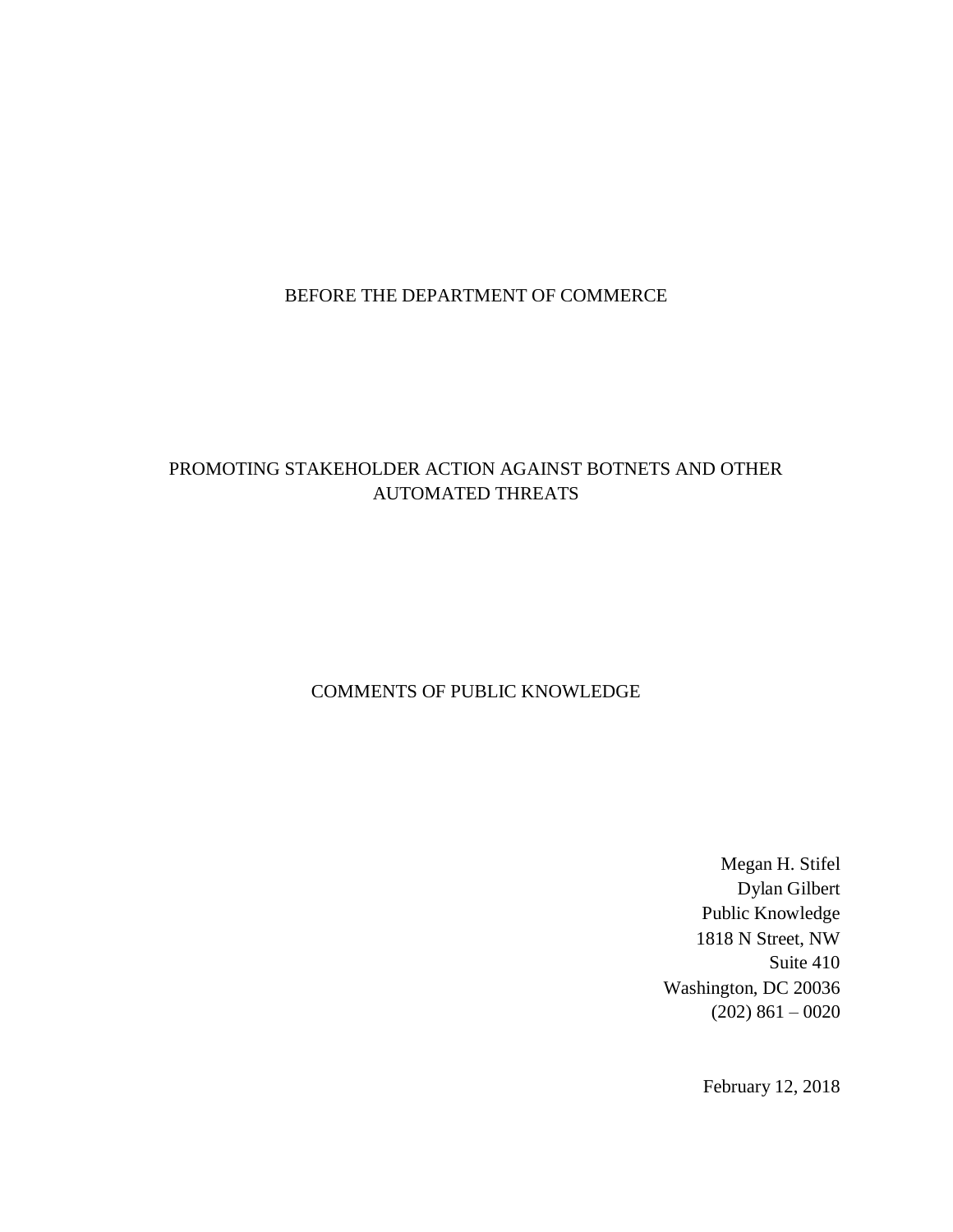#### **I. INTRODUCTION**

Public Knowledge ("PK") supports the overall approach of the Report, which recognizes the need to increase transparency, raise consumer and organization awareness, expand implementation of known best practices, modernize education, review liability limitations, and reevaluate incentives given the critical role they play in improving cybersecurity beyond the status quo. In particular, we applaud and encourage the consideration of cybersecurity as an issue of sustainability, which the Report emphasizes in Goal 1: "Identify a clear pathway toward an adaptable, sustainable, and secure technology marketplace." As our prior comments to the Department, forthcoming working paper,<sup>1</sup> and broader work on cybersecurity<sup>2</sup> highlight, Public Knowledge believes increased transparency about most aspects of cybersecurity will further two important policy goals. First, at a technical level, broader sharing of cybersecurity information can enhance the overall security of the internet ecosystem, which will preserve it as a tool for the future. For now, however, in many instances knowledge of such data remains in narrow trust circles, which effectively limits the ability for others to learn from it, and consequently constrains our overall ability to improve ICT security. Second, enhanced transparency by developers, vendors, and breach victims will foster civil engagement as consumers become empowered with greater knowledge and information, enabling them to make better choices that can improve ICT security.

To begin to enhance transparency, prior PK comments have urged organizations to make public aspects of their cybersecurity practices. In an important recommendation, the Report calls for "more public commitments to avoid carrying malicious traffic."<sup>3</sup> We support this recommendation and urge relevant stakeholders to expand public statements beyond not carrying malicious traffic to other aspects of their cybersecurity practices, including whether and how they share cybersecurity information, how they train their workforce on cybersecurity issues, whether they employ best practices in software development, etc. These and similar actions are incorporated in our forthcoming working paper that proposes cybersecurity as a matter of sustainability.

In addition, PK wholeheartedly supports the Report's Action 1.1 recommendation to continue to develop best practices through a multistakeholder process. Multistakeholder methods have been at the heart of cybersecurity standards and specifications development for decades.

 $<sup>1</sup>$  A forthcoming working paper will discuss cybersecurity as a sustainability issue.</sup>

<sup>2</sup> *See* https://www.nist.gov/sites/default/files/documents/2016/09/16/stifel-

kimmelman\_rfi\_response.pdf; https://www.thegfce.com/news/news/2017/05/31/raisingcybersecurity-awareness-by-building-trust-through-transparency.

<sup>3</sup> The Secretary of Commerce and The Secretary of Homeland Security, *A Report to the President on Enhancing the Resiliance of the Internet and Communications Ecosystem Against Botnets and Other Automated, Distributed Threats*, Draft for Public Comment (Jan. 5, 2018) at 12 ("Draft Report").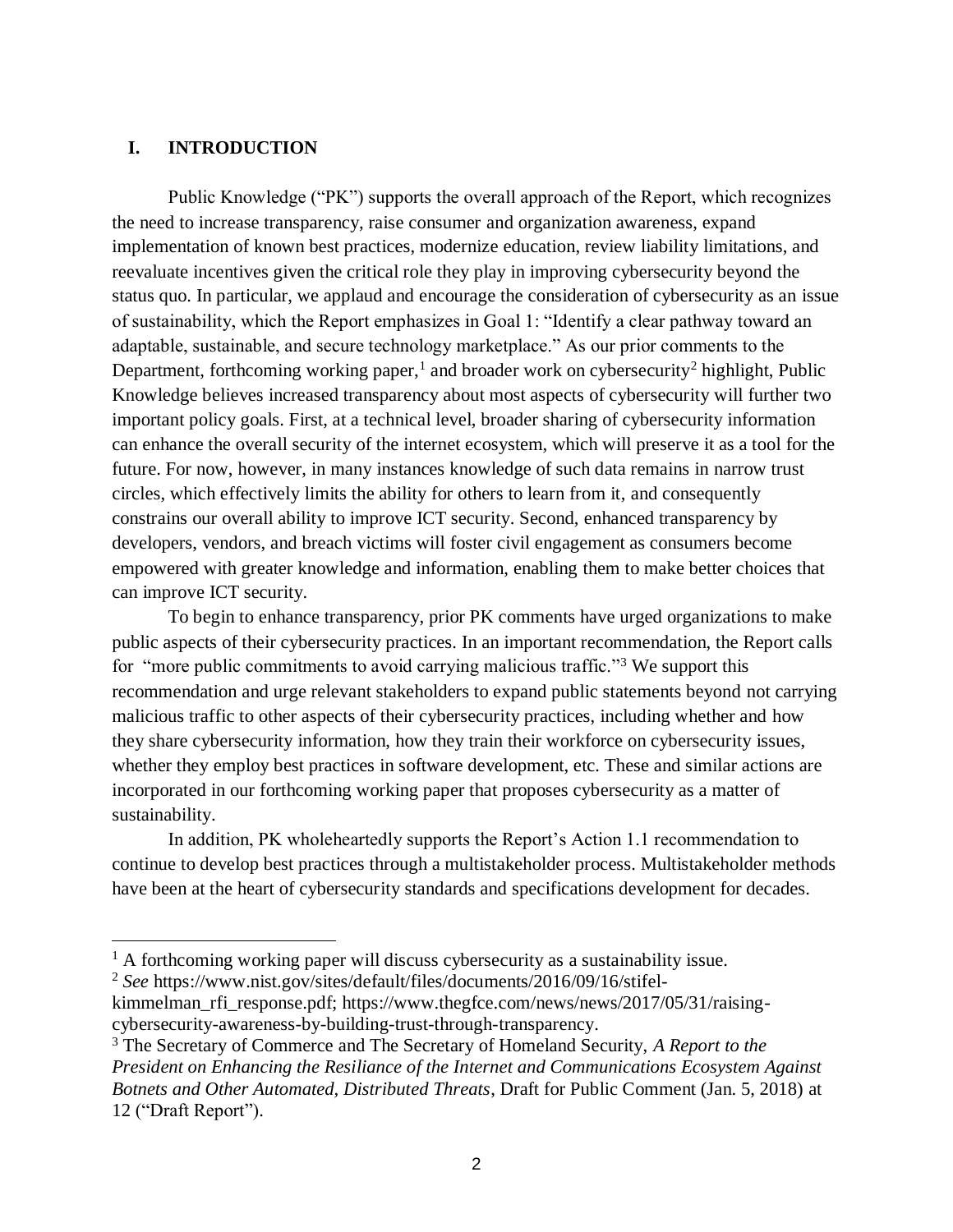Recent successes in government-convened best practices development further evidence the utility and benefit of multistakeholder cybersecurity policy evolution.

PK understands the thrust of this report concerns botnets and the role of technology in their creation. Nevertheless, we urge the Department to expand the scope of Goal 1 beyond the technology marketplace to the entire ecosystem, which would include users from enterprises, providers, and consumers. Goal 5 takes a broader view, but several actions--e.g., Action 5.3, which focuses on computer science programs and Action 5.4, which focuses on engineering-narrow Goal 5's scope.

## **II. ACTION 2.3: THE FEDERAL GOVERNMENT'S ROLE IN CREATING MARKET INCENTIVES FOR EARLY ADOPTERS**

PK agrees that vendors must be incentivized to prioritize device security. A functioning market cannot exist without consumer trust,<sup>4</sup> and consumer trust can be fostered significantly by modifying vendor behavior. This behavioral modification must take place as far "up the chain" as possible. Market incentives should be designed, however, with all vendors, not merely bad actors, in mind. The 2016 discovery of privacy flaws in the Glow fertility tracker application illustrates well the fact that even good faith vendors can create privacy issues when market incentives are aligned to minimize cost and time to market.<sup>5</sup> While generating consumer-friendly market incentives may lead to some increased costs, ensuring consumer trust across the ecosystem must be the ultimate policy goal.

Imposing some degree of liability on upstream vendors for inadequate consumer data protection could provide the necessary market incentives to establish and maintain consumer trust. It may be helpful to consider the liability of distribution platforms and its potential analogy to vendor liability in the physical world. Generally, vendors are not held liable for selling products they have no reason to believe are defective. But it is worth considering the set of circumstances in which the policy has been changed in favor of vendor liability. For example, instances of drunk driving significantly declined when bars began to be held liable for willful blindness. Something similar with regard to distribution platforms like the Apple Store and Google Play Store could be a valuable market mechanism to address basic privacy and security issues in apps. These intermediaries could act in effect as trust brokers to assist consumers who might be confused or overwhelmed by complex privacy policies buried in the fine print.

Market incentives must be tailored to reduce costs and barriers to entry. One solution could be to impose different standards based on the sensitivity of the personal information with

<sup>5</sup> *See, e.g.,* Jerry Beilinson, *Glow Pregnancy App Exposed Women To Privacy Threats,*

<sup>4</sup> *See generally*, George A. Akerlof, *A Market for "Lemons": Quality Uncertainty and the Market Mechanism*, The Quarterly Journal of Economics, Vol. 84, No. 3 (Aug. 1970), available at https://www.iei.liu.se/nek/730g83/artiklar/1.328833/AkerlofMarketforLemons.pdf.

*Consumer Reports Finds*, Consumer Reports (Jul. 28, 2016), available at

https://www.consumerreports.org/mobile-security-software/glow-pregnancy-app-exposedwomen-to-privacy-threats/.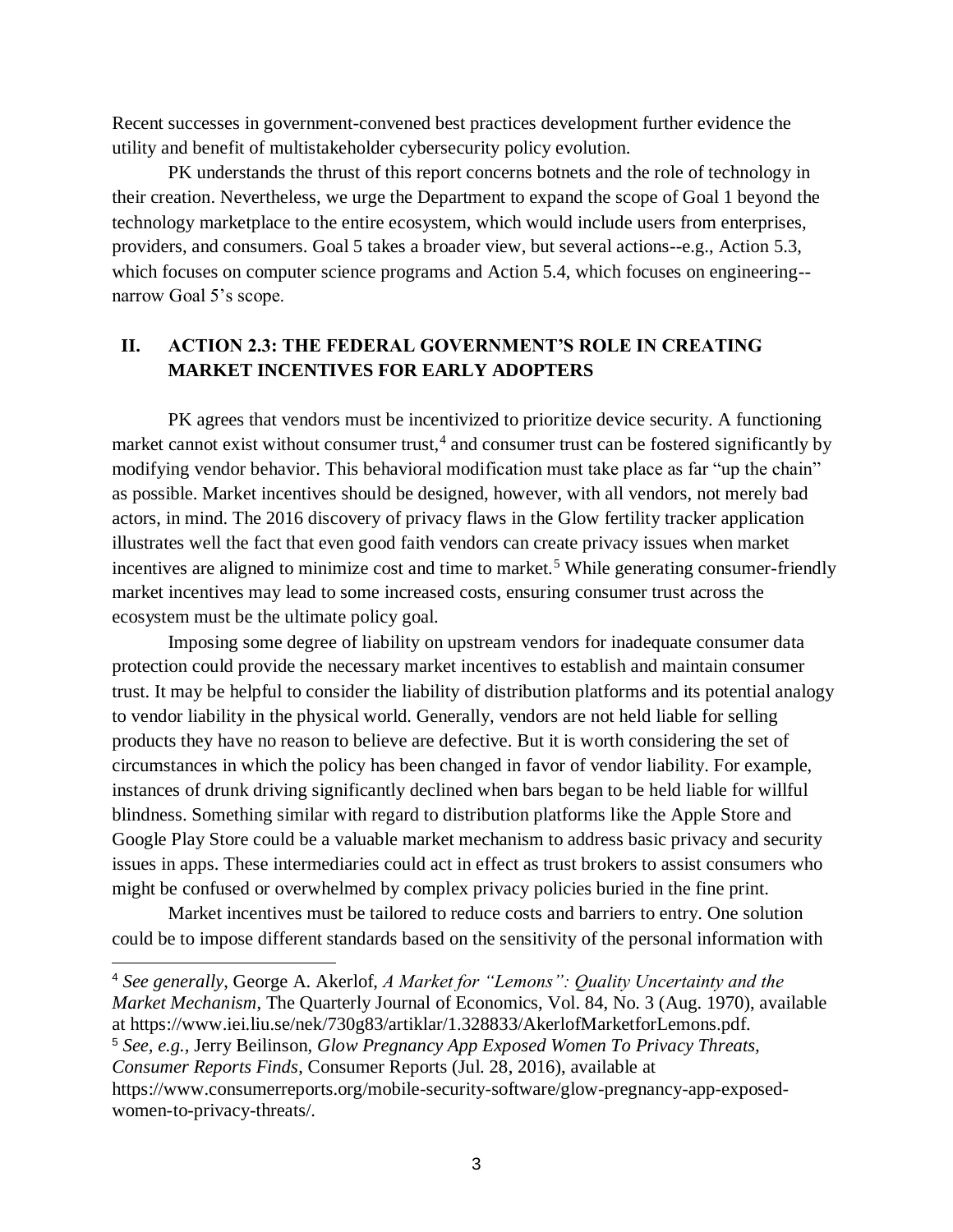which the vendor engages. So, for example, a vendor that engages in broad data practices or that processes sensitive personal information could be subject to strict liability. A less stringent liability standard such as negligence could be imposed if vendors process non-sensitive personal information.

Any approach to intermediary liability must minimize the risk of intermediary censorship. This can be accomplished by developing a basic set of standards that define what distribution platforms should expect of an application prior to distribution and what circumstances under which the platforms will stop distributing. In this regard, any liability on distributors should be consistent with a set of guiding principles such as the Manila Principles on Intermediary Liability.<sup>6</sup>

The Report suggests that the U.S. Government can establish market incentives for early IoT adopters by developing compliance guidelines for federal procurement.<sup>7</sup> As a threshold matter, procurement requirements are necessary. We support the government practicing what it preaches by adopting and implementing best practices and requiring the same of those who support it. The government should not knowingly support the acquisition of software that does not follow best development practices. To the extent that procurement requirements can be a market incentive, we believe such measures can be potentially helpful but note that government procurement excludes a large number of products.

Any federal standard must be open and reasonably accessible to everyone. Standards should also be set by a neutral body that can easily certify new products or applications. We support the nascent cybersecurity work of Underwriters Laboratories ("UL"), which is a well known seal of approval in the traditional appliance market. Efforts such as UL's and the Digital Standard under development by Consumer Reports can serve as tools to translate complex software privacy and security design processes into features and capabilities a consumer understands, just as today many consumers look to symbols to know if a product is energywise, can be recycled, or is cruelty or conflict free. More formally, one potential approach to standards setting may be to expand the Consumer Product Safety Commission to cover new technologies that may be vulnerable to botnets and other distributed threats. While such an approach would not cover all devices vulnerable to such threats, properly implemented it could reduce the attack surface.

## **III. ACTION 2.4: INDUSTRY AND GOVERNMENT COLLABORATION TO STANDARDIZE INFORMATION-SHARING PROTOCOLS**

PK supports information sharing consistent with the Cybersecurity Information Sharing Act of 2015, which requires the removal of sensitive personal information unless it is necessary to understand the shared information. To enhance privacy protections in cybersecurity

<sup>6</sup> *See* Electronic Frontier Foundation, *Manila Principles on Intermediary Liability*, EFF.org (Mar. 24, 2015), available at: https://www.eff.org/files/2015/10/31/manila\_principles\_1.0.pdf. <sup>7</sup> *See* Report at 29.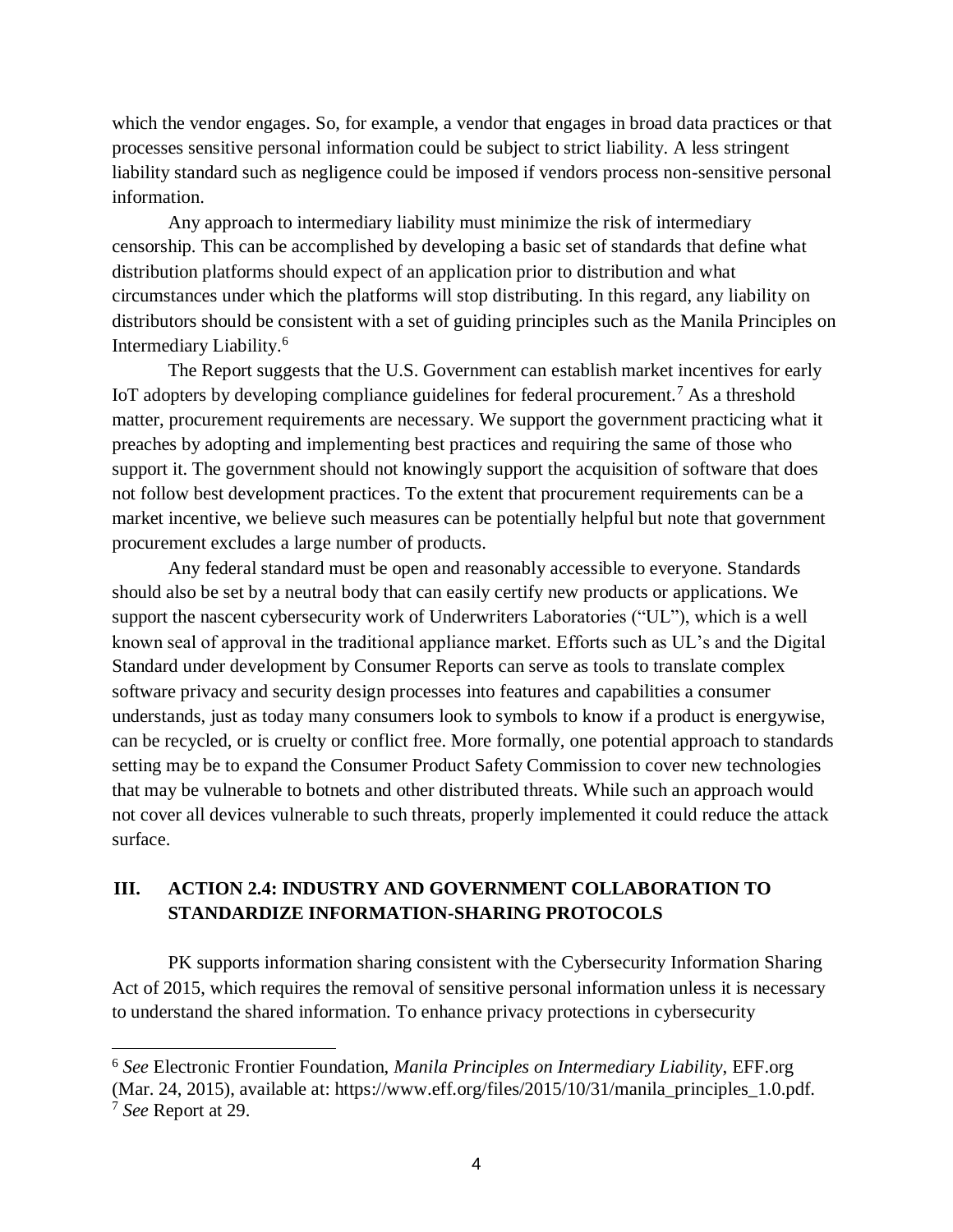information sharing, in 2017 the Information Sharing and Analysis Organization Standards Organization published ISAO SP4000 on Protecting Consumer Privacy in Cybersecurity Information Sharing; PK led the development of these practices and we encourage their adoption throughout the ecosystem. Furthermore, as noted above and in our submission to the President's Commission on Enhancing Cybersecurity, we highlighted the need across the ecosystem for enhanced transparency around organizations' cybersecurity practices.

## **IV. ACTION 2.5: NETWORK MANAGEMENT BEST PRACTICES**

As a civil society organization frequently engaged with the Federal Communications Commission, Department of Justice, and state courts on matters involving competition and communications platforms, PK has a particular interest in the development of traffic management best practices and expertise in what impact these actions may have on competition. PK welcomes the opportunity to participate in such discussions.<sup>8</sup>

# **V. GOAL 4: COALITIONS BETWEEN SECURITY, INFRASTRUCTURE, AND OPERATIONAL TECHNOLOGY COMMUNITIES**

PK supports this laudable goal but notes that it currently overlooks the role of civil society organizations in building such relationships. For example, in 2017, PK worked with the Organization of American States to strengthen the legitimacy and political robustness of government cybersecurity strategies and policies by incorporating the perspective of civil society groups. We recommend the Report include civil society in building these coalitions, including working directly with such organizations to support adoption of best practices by, among other things, translating best practices into local languages and facilitating opportunities for training and implementation, as further described infra at IX.

## **VI. ACTION 4.1: INFORMATION SHARING WITH LAW ENFORCEMENT**

PK supports cybersecurity information sharing between and among public and private sector organizations, provided that organizations resposibly collect, maintain, and disclose such information. To that end, we note that last summer the ISAO SO published relevant guidance.<sup>9</sup>

<sup>8</sup> Some have expressed concern that sharing cybersecurity information via peering agreements could trigger anti-competitive/antitrust issues. In 2014, the FTC and DOJ issued a policy statement on the sharing of cyber-security information stating that, properly designed, cyber threat information sharing is not likely to raise antitrust concerns and can help secure the nation's networks of information and resources. *See, e.g.,* https://www.ftc.gov/news-events/pressreleases/2014/04/ftc-doj-issue-antitrust-policy-statement-sharing-cybersecurity.

<sup>9</sup> [https://www.isao.org/products/isao-sp-4000-protecting-consumer-privacy-in-cybersecurity](https://www.isao.org/products/isao-sp-4000-protecting-consumer-privacy-in-cybersecurity-information-sharing-v1-0/)[information-sharing-v1-0/.](https://www.isao.org/products/isao-sp-4000-protecting-consumer-privacy-in-cybersecurity-information-sharing-v1-0/)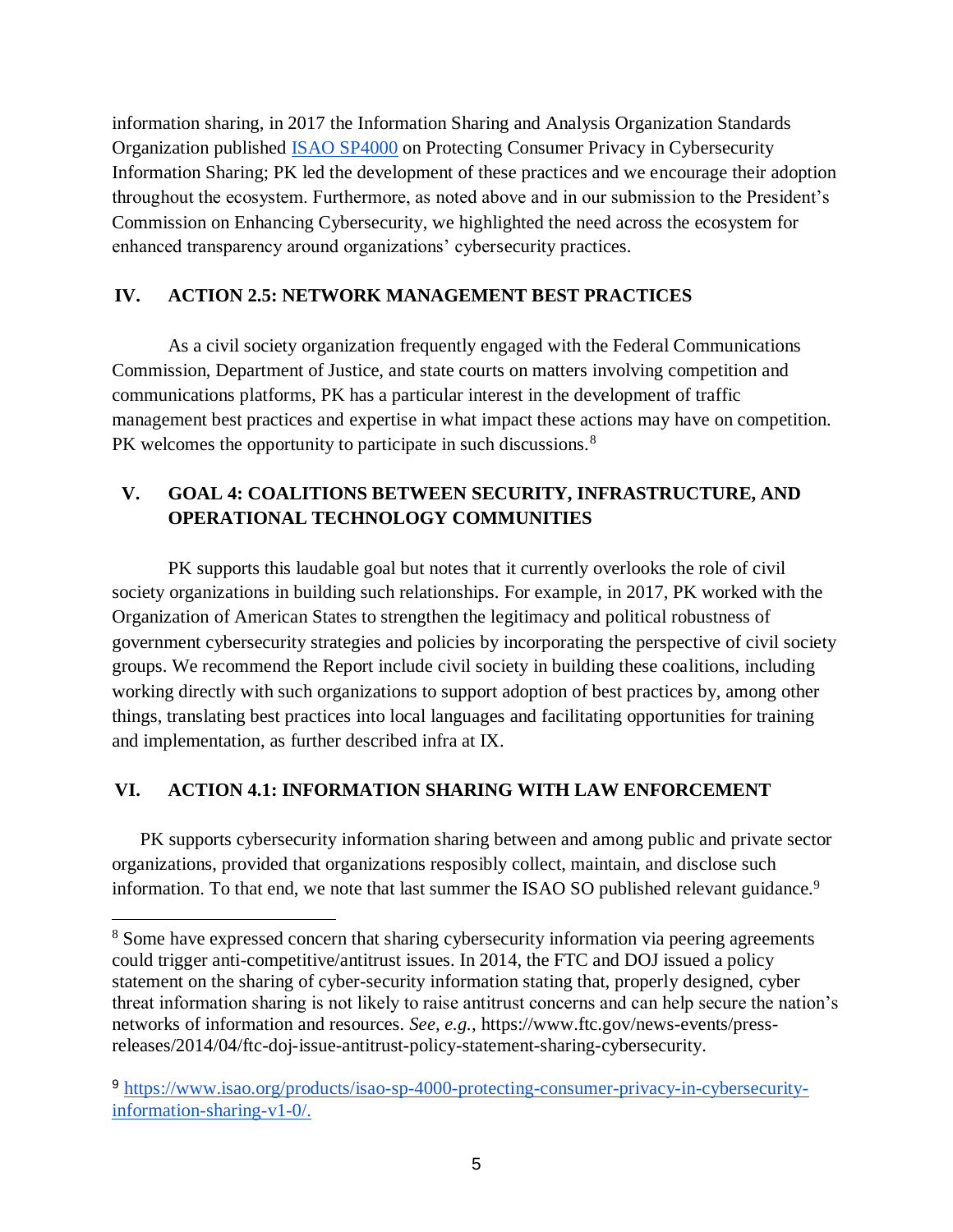#### **VII. ACTION 4.2: INTERNATIONAL ADOPTION OF BEST PRACTICES**

PK supports the development of a public and private sector engagement strategy for international standards bodies. In particular, government, private sector, and civil society collaboration in such an effort can support incorporation of U.S. values including the protection of privacy and human rights into developed standards. PK also supports greater private sector support to enhance technology law and policy capacity abroad, which could leverage in part existing sales and distribution networks to ensure that when new users and devices come online they do in a more safe and secure manner.

# **VIII. ACTION 4.3: NON-DECEPTIVE MARKETING AND SECTOR-SPECIFIC SECURITY REQUIREMENTS**

PK agrees with the need to ensure that companies participating in the IoT market, along with traditional technology markets, do so in a responsible manner and not deceive customers and consumers with false or unsubstantiated representations regarding a product's data privacy and security capabilities. Developing marketing requirements assumes a parallel process that validates software and hardware privacy and securtiy capabilities, which at this time is still very nascent and may require additional incentives to reach initial operating capability. In addition, PK concurs with the need to be cautious to avoid creating "static and ineffectual compliance requirements."<sup>10</sup> Liability regimes can develop gradually and in a case-by-case manner, taking into account the role of each player, economic considerations, and changing facts. Indeed, this is how tort law, including product liability, initially developed. A liability-based regime in the IoT and cybersecurity areas can proceed similarly, allowing a set of broad principles and evolving precedent to provide a framework for industry actors.

## **IX. ACTION 5.4: CYBERSECURITY EDUCATION**

Establishing cybersecurity as a fundamental requirement in the engineering disciplines is an important first step to enhance cybersecurity. However, given the growing role data plays throughout the digitial economy, PK submits there is an immediate need for a wholesale revision to cybersecurity education requirements in the United States. We encourage the Departments of Commerce and Homeland Security to consult with the Department of Education and other relevant stakeholders to strengthen and jump start the National Initiative for Cybersecurity Education to ensure age appropriate cybersecurity education and training beginning in Kindergarten.

<sup>10</sup> *See* Draft Report at 23.